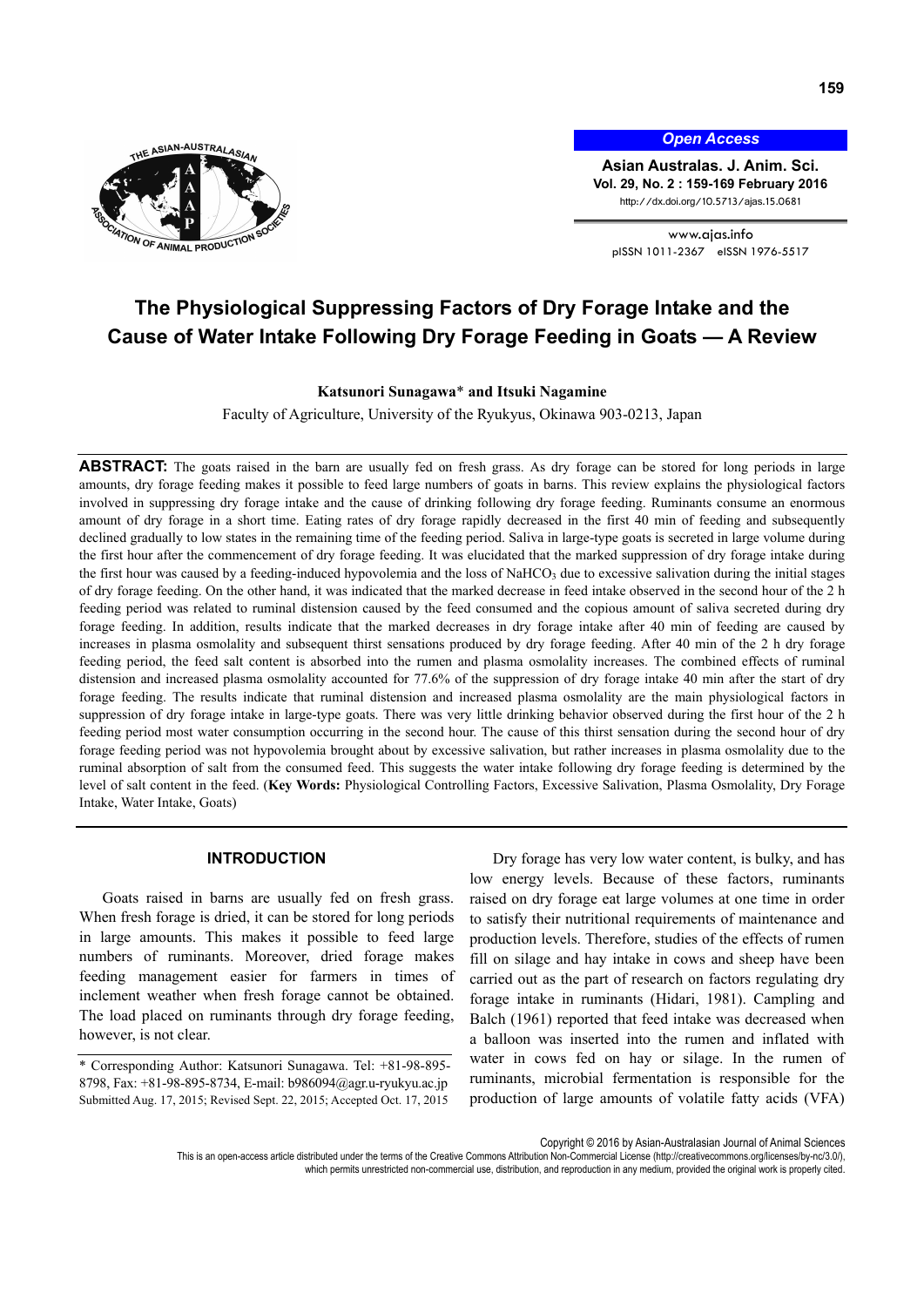such as acetate, propionate, and butyrate. Approximately 70% of energy consumption in ruminants is provided by the combustion of VFA such as acetate, propionate, n-butyrate, and β-hydroxybutyrate (Annison and Armstrong, 1970). This is a major difference between ruminants and monogastric animals whose main energy source is glucose. Based on this, the effects of intraruminal infusion of acetate, propionate and n-butyrate on silage and hay intake were investigated in sheep (Baile et al., 1969; Baile and Forbes, 1974). The aim of the research was to clarify whether or not the acetic, propionic, and n-butyric acids produced in the rumen actually control feed intake. Because the infusion of free acids causes irritation of the rumen wall with pain, VFA sodium salts were used as a substitute for free acids. It was reported that dry forage intake was only suppressed when the intraruminal infusion of sodium acetate, sodium propionate and sodium butyrate caused ruminal fluid concentrations of sodium salts to markedly exceed physiological levels (Forbes, 1995). On the other hand, Grovum (1995) reported that when the same dose of hyperosmotic sodium chloride, polyethylene glycol-400 (PEG), sodium acetate or sodium propionate was infused intraruminally to increase ruminal fluid osmolality in sheep, it resulted in the same-sized decrease in intake of alfalfa pellets. In other words, the suppression of dry forage intake was not caused by VFA but rather by the sodium that combined with the VFA which brought about an increase in ruminal fluid osmolality (Grovum, 1995).

Until now, the majority of studies on the control mechanisms of feed intake in ruminants as well as in monogastric animals were conducted under normal feeding conditions (NFC) whereby feed boluses were allowed to enter the stomach. Anil et al. (1993) reported that in cows, the amount of dry forage or silage intake was not decreased unless the physiological range was exceeded by the volume of water in the balloon inserted in the rumen and by increases in ruminal fluid osmolality. In the experiments (Campling and Balch, 1961; Anil et al., 1993) in which a balloon was inserted into the rumen and filled with water, it is unclear as to how the volume of water was determined to fill the balloon. Consequently, it is not clear whether the ruminal distension or the increased ruminal fluid osmolality produced by feed boluses entering the rumen during dry forage feeding were the main physiological suppressing factors on dry forage intake in ruminants.

In countries such as Japan where ruminants are raised in barns, most farmers feed their livestock a diet of dry forage twice a day. In NFC when goats were fed on dry forage for 2 h twice daily, irrespective of whether drinking water was supplied (Nagamine et al., 2003; Sunagawa et al., 2003; 2008) or withheld (Sunagawa et al., 2002; 2007) during feeding, eating rates rapidly decreased in the first 30 or 40 min of feeding and were subsequently reduced to very low rates for the reminder of the 2 h feeding period. The low eating rates mean that dry forage intake significantly decreased. Sunagawa et al. (2002; 2003; 2007) reported that a suppression of dry forage intake during the early stages of feeding was partly caused by feeding-induced hypovolemia, which was produced by the accelerated secretion of parotid saliva. Under NFC, ruminal distension, ruminal fluid osmolality, plasma osmolality and thirst levels all increased at the same time during the second hour of the 2 h dry forage feeding period. It was difficult, therefore, to clarify which factors are mainly responsible for the control of feed intake during dry forage feeding in ruminants. In the experiments of Thang et al. (2010; 2011a,b; 2012a,b), the factors that are presumed to be responsible for the control of dry forage intake were separated in esophageal-fistulated large-type goats and researched individually under sham feeding conditions (SFC). It was clarified that in large-type goats fed on dry forage for 2 h twice daily, increases in ruminal distension, plasma osmolality and subsequent thirst sensations that occurred 40 min after the start of dry forage feeding were the main physiological factors in the marked suppression of feed intake (Thang et al., 2010; 2011a,b; 2012a,b).

Dry forage feeding makes it possible to raise bigger herds of ruminants in barn conditions. Despite this, until now, the physiological factors involved in dry forage intake have remained unclear. The authors undertook research to separately identify the individual physiological factors involved in controlling dry forage intake in large-type goats and then clarify the quantitative suppression effect of each factor. This review explains the physiological factors involved in suppressing dry forage intake and those responsible for drinking behavior following dry forage feeding.

# Hypovolemia and the loss of NaHCO<sub>3</sub> caused by **excessive salivation during the initial stages of dry forage feeding**

Saliva in ruminants is secreted in large volumes during dry forage feeding (Sato, 1975; Sunagawa et al., 2003). Ruminant saliva is mainly composed of fluid, mucin and  $NaHCO<sub>3</sub>$ . The fluid and mucin in saliva act as a lubricant in the mouth and esophagus and assist in the mastication, swallowing, remastication and reswallowing of dry forage. Mucin is also a growth factor for ruminal bacteria (Liu et al., 2005). While the major part of electrolytes in the saliva of non-ruminants is NaCl, the major component in saliva of ruminants is NaHCO<sub>3</sub> (Argenzio, 1984). NaHCO<sub>3</sub> in saliva also acts as an alkali and serves to buffer the decrease in the pH of ruminal fluid due to the VFA production of microbial fermentation in the rumen. Absorption rates of VFA in ruminal wall are accelerated by saponification of fatty acids with NaHCO<sub>3</sub> (Oshio and Tahata, 1984). In this way, saliva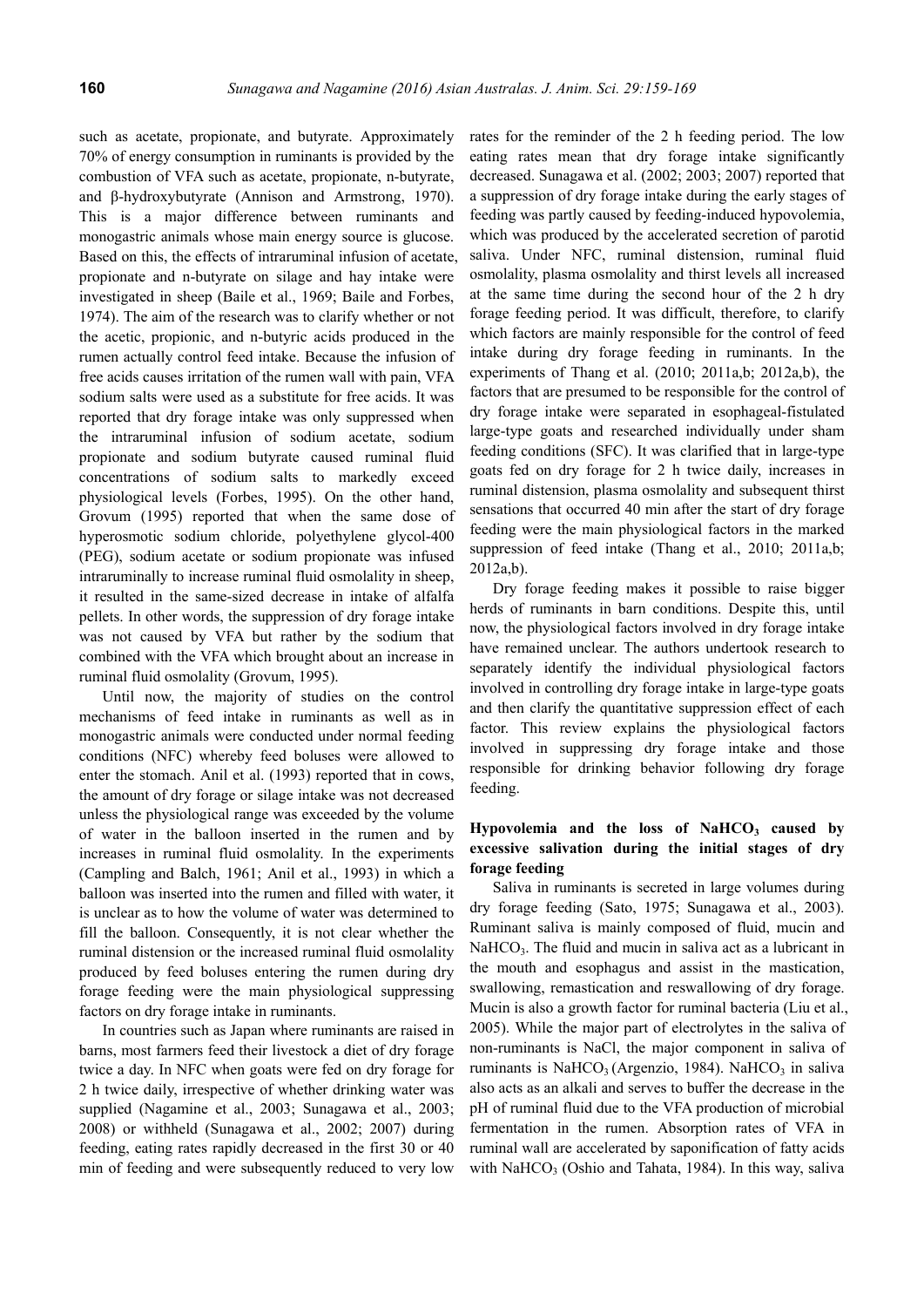plays an important role in feeding of dry forage and maintaining continuous ruminal microorganisms' fermentation.

Saliva is produced using plasma components. Therefore, sheep and large-type goats eating dry forage secrete large quantities  $(3,998\pm327.27 \text{ g}/2 \text{ h}$ , Thang et al., 2011a) of saliva (Stacy and Warner, 1966; Sunagawa et al., 2003), which decreases plasma volume (a fall of 15%) during initial stages of dry forage feeding (Blair-West and Brook, 1969). During dry forage feeding, plasma  $HCO<sub>3</sub>$  as well as  $pH$  also remarkably decreases due to loss of NaHCO<sub>3</sub> from the blood via the saliva into the rumen (Sasaki et al., 1974). The decreased plasma volume (hypovolemia) activates the renin-angiotensin system, and stimulates anti-diuretic hormone (ADH) secretion, and decreases urine flow,  $Na<sup>+</sup>$ ,  $K^+$ , HCO<sub>3</sub> and HPO<sub>4</sub><sup>--</sup> (and H<sub>2</sub>PO<sub>4</sub>) excretion (Blair-West and Brook, 1969; Sasaki et al., 1974; Sasaki et al., 1975; Figures 1 and 2). These changes in the acid-base status and body fluid metabolism are incurred as an accompaniment to



**Figure 1.** (a) Changes in acid-base status of blood during eating (n = 6, m±standard error), (b) effect of intravenous infusion of artificial saliva on blood acid-base status during eating (n = 9, m $\pm$ standard error) (Sasaki et al., 1 975).



Figure 2. Twenty-four hour changes in pH,  $HCO<sub>3</sub>$ ,  $P<sub>CO2</sub>$ , and volume of urine of fed sheep. Each point represents mean of twelve trials with standard error (Sasaki et al., 1974).

the intense stimulation to salivary secretion with dry forage feeding. The reabsorption through the rumen wall of salivary components that temporarily move to the rumen slowly returns the body to pre-feeding levels (Sasaki et al., 1974).

# **A physiological suppression of dry forage intake caused by hypovolemia (decreased plasma volume) and the loss**  of NaHCO<sub>3</sub> during the initial stages of dry forage **feeding**

It was investigated whether or not the loss of NaHCO<sub>3</sub> from the blood and hypovolemia brought about by dry forage feeding actually depress dry forage intake in goats under free drinking conditions (Sunagawa et al., 2008). The experiment consisted of three treatments (non-infusion control: NI, intravenous infusion of artificial saliva: ASI, intravenous infusion of mannitol solution: MI). All treatments in the experiment were carried out under free drinking conditions. In the NI control, a solution was not infused. In the ASI treatment, intravenous infusion of artificial saliva was initiated 2 h before feeding and was continued for a total of 3 h concluding 1 h after the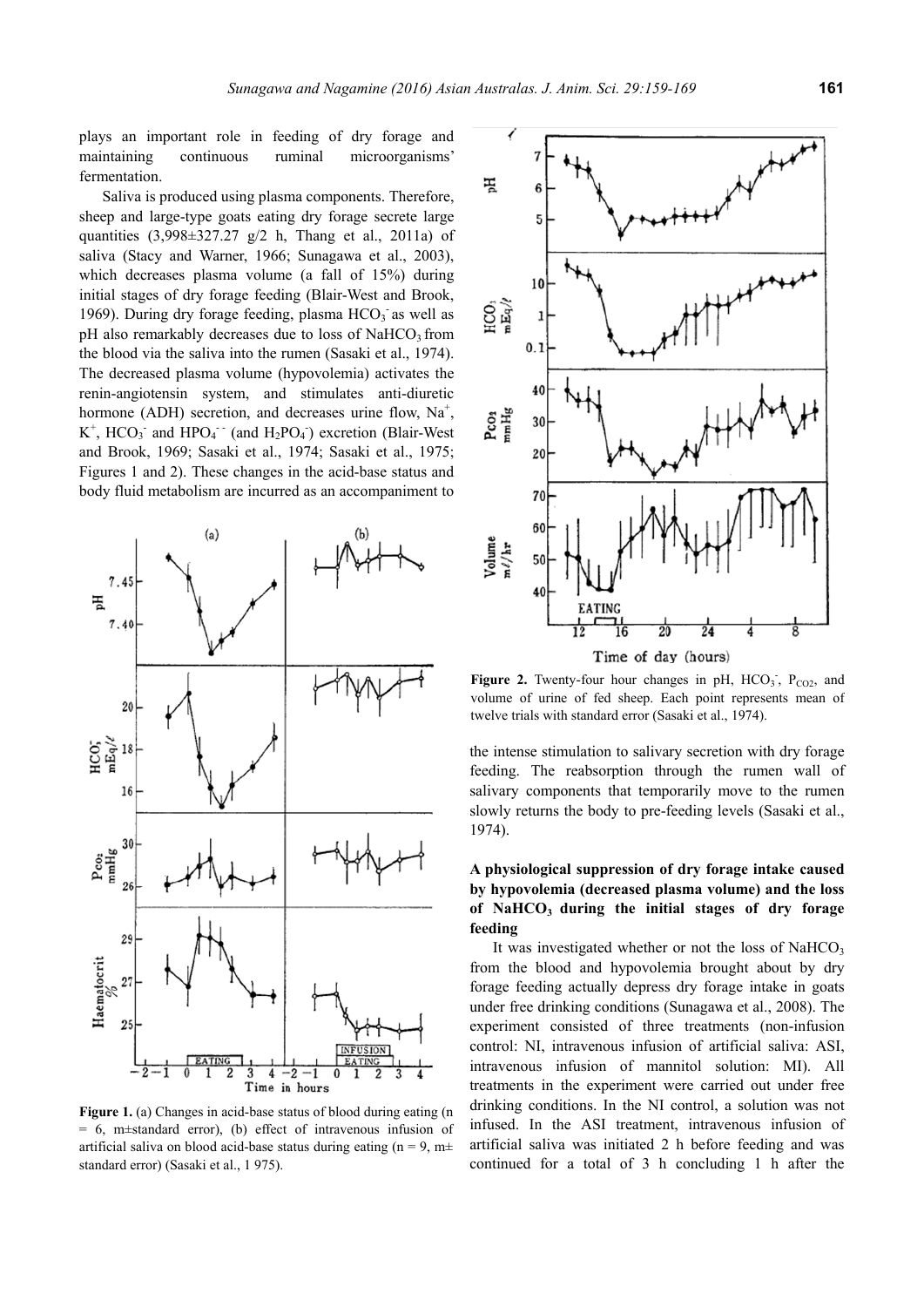commencement of feeding period. In the MI treatment, mannitol solution was infused to replenish only water lost from the blood in the form of saliva. The hematocrit (packed cell volume percentage) and plasma total protein concentrations during feeding in the NI control were observed to be higher than pre-feeding levels (Figure 3). This indicated that dry forage feeding-induced hypovolemia was caused by the accelerated secretion of saliva during the initial stages of feeding in freely drinking

large-type goats. Increases in hematocrit and plasma total protein concentrations due to dry forage feeding were significantly suppressed by the ASI treatment. While hematocrit during feeding in the MI treatment was



significantly lower than the NI control, plasma total protein concentrations were not different (Figure 3). From these results, it is clear that the MI treatment was less effective than the ASI treatment in mitigating the decreases in plasma volume brought about by dry forage feeding. This indicates that plasma volume increased during dry forage feeding in the ASI treatment which inhibited production of angiotensin II (ANG II) in the blood. The ASI treatment lessened the levels of suppression on dry forage feeding, but the MI treatment had no effect on it under free drinking conditions (Figure 4). The results indicate that despite the free drinking conditions, increases in saliva secretion during the initial stages of dry forage feeding in large-type goats caused  $NaHCO<sub>3</sub>$  to be lost from the blood into the rumen which in turn caused a decrease in circulating plasma volume and resulted in activation of the renin-angiotensin system and thus feeding was suppressed. Sunagawa et al. (2007) also indicated that the suppression of saliva secretion was brought about by the loss of NaHCO<sub>3</sub> from the blood due to increased saliva secretion during the initial stages of dry forage feeding (Figure 5). Angiotensin II is produced in the blood and vasopressin is secreted when circulating plasma volume decreases in rats and sheep (Blair-West and Brook,



**Figure 3.** The effect of intravenous infusion of artificial saliva (ASI) or mannitol solution (MI) on hematocrit, plasma total protein concentration and plasma osmolality. Values are means± standard error of 6 large-type goats. <sup>a,b</sup> Means with different superscripts differ  $(p<0.05)$  from the non-infusion control (NI) (Sunagawa et al., 2008).

**Figure 4.** The effect of intravenous infusion of artificial saliva (ASI) or mannitol solution (MI) on eating rates and cumulative feed intake. Values are means±standard error of 6 large-type goats. <sup>a</sup> Means with different superscripts differ ( $p$ <0.05) from the noninfusion control (NI) (Sunagawa et al., 2008).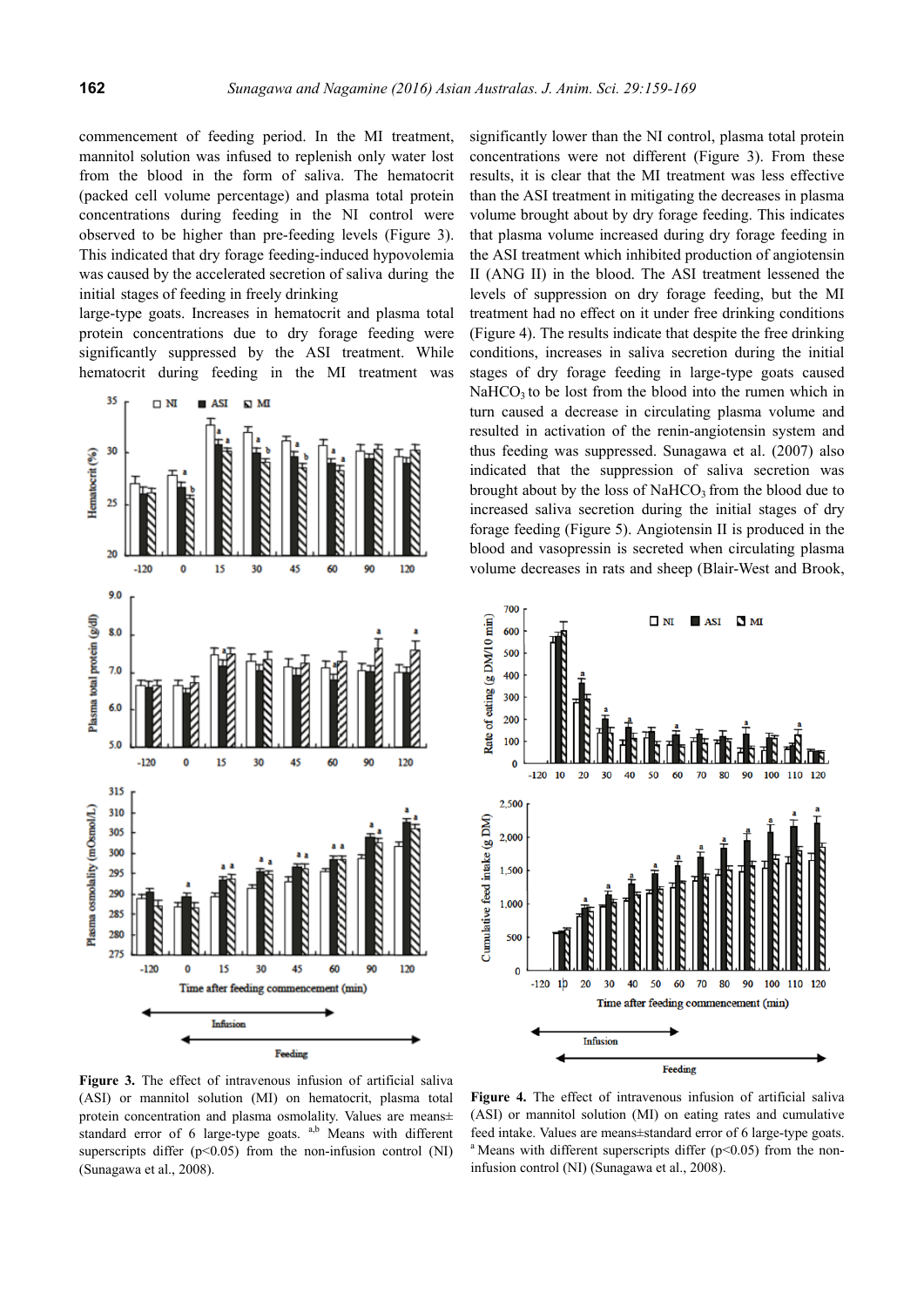

**Figure 5.** The effects of intravenous infusion of artificial parotid saliva (ASI) or iso-osmotic mannitol solution (MI) on rate of saliva secretion and cumulative saliva secretion. Values are means $\pm$ standard error of 7 parotid fistulated goats.  $a,b,c$  Means with different superscripts differ (p<0.05) from non-infusion control (NI) (Sunagawa et al., 2007).

1969; Fitzsimons, 1979; Mathai et al., 1997). The intravenous infusion of ANG II reduced parotid saliva secretion in ewes (McKinley et al., 1979). Sunagawa et al. (2001) reported that brain ANG II reduced dry forage intake in sheep. These facts indicate that the marked suppression of dry forage intake during the first hour was caused by a feeding-induced hypovolemia while the suppression of saliva secretion was brought about by the loss of NaHCO<sub>3</sub> from the blood due to increased saliva secretion during the initial stages of dry forage feeding.

# **A physiological suppression of dry forage intake caused by salivary secretion volume related ruminal distension by excessive salivation during dry forage feeding**

Ruminants consume an enormous amount of hay (lower energy content) in a short time. Saliva in large-type goats is secreted in large volume during the first hour after the commencement of dry forage feeding (Sunagawa et al., 2007). Thang et al. (2010) has found that in esophagealfistulated large-type goats fed dry forage twice daily, the amount of salivary secretion was larger than dry forage intake. Therefore, it is thought that salivary secretion volume during dry forage feeding may work in conjunction with consumed feed to form the ruminal load responsible for ruminal distension.

Campling and Balch (1961) reported that feed intake was decreased when a balloon was inserted into the rumen and inflated with water in cows fed on hay and silage. Many experiments have shown that intraruminal infusion of a sodium salts with VFA causes a decrease in dry forage intake (Forbes, 1995). On the other hand, Grovum (1995) reported that the increase in ruminal fluid osmolality by intraruminal infusion of the same dose of hyperosmotic NaCl, PEG, sodium acetate or sodium propionate resulted in the same-sized decreases in alfalfa pellet intake by sheep. However, Anil et al. (1993) reported that in cows, if a balloon inserted into the rumen was not filled with enough water or if the increase in ruminal fluid osmolality was insufficient, the amount of dry forage or silage intake was not decreased. In experiments (Campling and Balch, 1961; Anil et al., 1993) in which a balloon was inserted into the rumen and filled with water, it is unclear as to how the volume of water is determined and whether the level of ruminal distension is within the physiological range. Consequently, it is not clear whether the ruminal distension produced by feed boluses entering the rumen during dry forage feeding was a physiological suppressing factor on dry forage intake in ruminants.

Two experiments (Thang et al., 2011a) under sham feeding (SFC: feed boluses were removed from the esophageal fistula) conditions were conducted to determine whether or not ruminal distension brought about by feed boluses entering the rumen is a factor in the marked suppression of feed intake after 40 min of feeding. In experiment 1, a comparison was made between the intraruminal insertion of a water filled balloon (RIB) treatment and normal control (non-insertion of a balloon, NIB). The volume of water that was infused into the balloon was similar to the weight of feed boluses removed via an esophageal fistula during the 2 h feeding period. In experiment 2, saliva lost due to SFC was replenished via an intraruminal infusion of iso-osmotic artificial saliva. A comparison of dry forage intake was then conducted between the intraruminal replenishment of iso-osmotic artificial saliva and insertion of a balloon (RRIAS-RIB) treatment, and the intraruminal replenishment of isoosmotic artificial saliva and non-insertion of a balloon (PRIAS-NIB) control. In experiment 1, eating rates in the RIB treatment 30 min after the commencement of feeding tended to be lower than those in the NIB control. In comparison with the NIB control  $(2,682.4\pm321.76 \text{ g}/2 \text{ h})$ , cumulative dry forage intake in the RIB treatment  $(1,884.9\pm310.72 \text{ g}/2 \text{ h})$  was 29.7% less (p<0.05) upon conclusion of the 2 h feeding period. The secreted saliva weight in the NIB control  $(3,622.0\pm104.13 \text{ g}/2 \text{ h})$  and the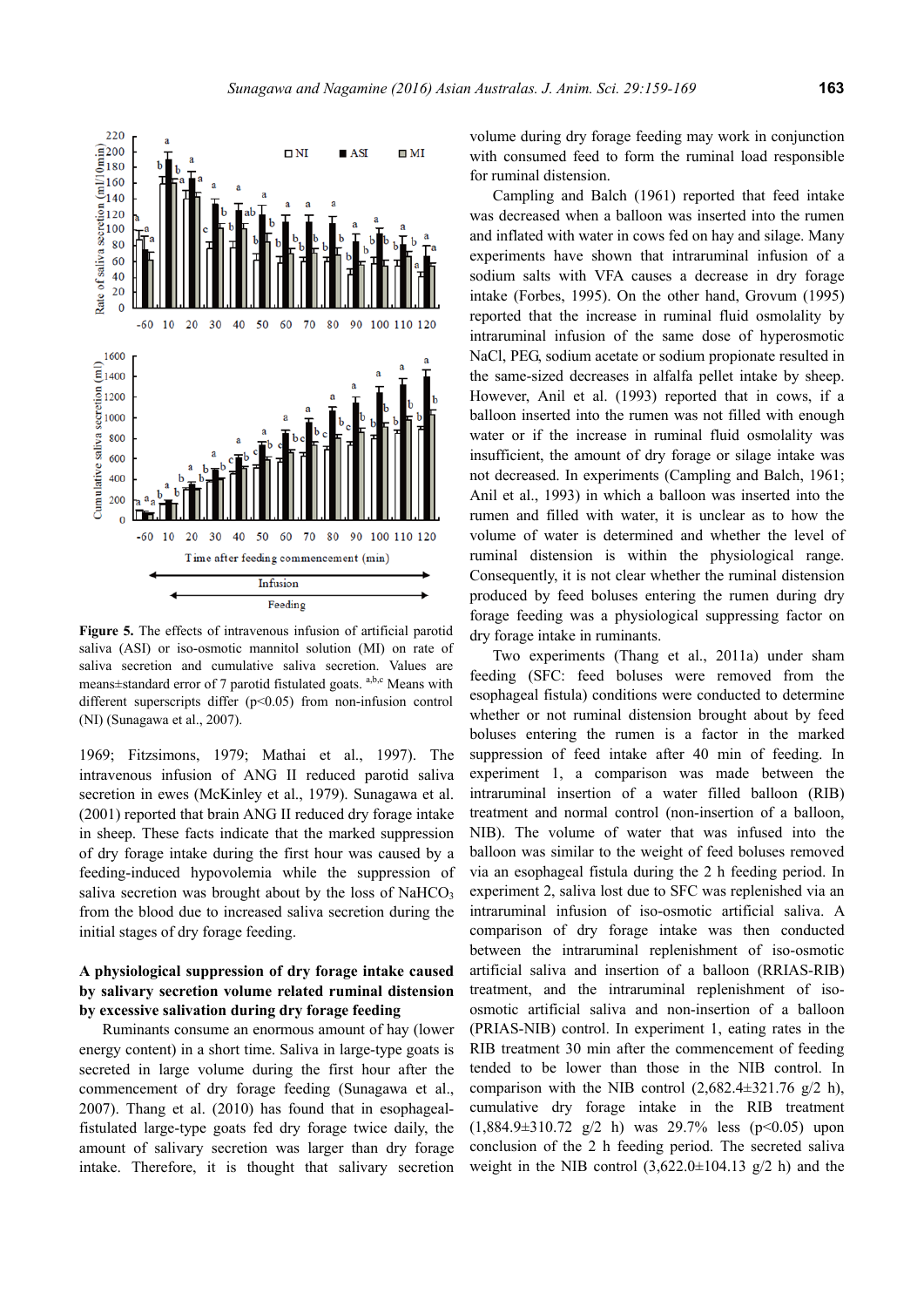RIB treatment  $(3,480.0 \pm 533.41 \text{ g}/2 \text{ h})$  during the 2 h feeding period was 53.2% and 60.9% total weight of the boluses, respectively. In experiment 2, eating rates in RRIAS-RIB treatment 30 min after the commencement of feeding was significantly lower  $(p<0.05)$  than those in the RRIAS-NIB control. Cumulative dry forage intake in the RRIAS-RIB treatment (1,559.6±380.43 g/2 h) was a significant  $45.5\%$  less ( $p<0.05$ ) compared with that in the RRIAS-NIB control  $(2,861.1\pm316.50 \text{ g}/2 \text{ h})$  upon conclusion of the 2 h feeding period. The secreted saliva weight in the RRIAS-NIB  $(3,998.0\pm 327.27 \text{ g}/2 \text{ h})$  control and the RRAS-RIB treatment  $(3.320.0 \pm 653.18 \text{ g}/2 \text{ h})$  during the 2 h feeding period was 54.1% and 64.2% total weight of the boluses, respectively. The level of decrease in dry forage intake in the RRIAS-RIB treatment of experiment 2 was larger than that in the RIB treatment of experiment 1. In the present experiments, due to the SFC, the increases in osmolality of ruminal fluid and plasma and a decrease in ruminal fluid pH which are normally associated with feeding were not observed. The results indicate that the marked decrease in feed intake observed in the second hour of the 2 h feeding period is related to ruminal distension caused by the feed consumed and the copious amount of saliva secreted during dry forage feeding.

# **A physiological suppression of dry forage intake caused by increases in plasma osmolality and subsequent thirst sensations due to dry forage feeding**

It was reported that the feed intake of alfalfa pellets was regulated by changes in ruminal fluid osmolality (Baile et al., 1969; Kato et al., 1979; Grovum, 1995). The same sized dose of hyper-osmotic NaCl, PEG, sodium acetate or sodium propionate produced the same increases in rumen fluid osmolality when intraruminally infused. These increases in rumen fluid osmolality resulted in the same sized decreases in feed intake (Grovum, 1995). On the other hand, when the ruminal fluid osmolality was decreased by the intraruminal infusion of an excessive amount of warm water (39.8°C) in goats fed on roughly crushed alfalfa hay cubes, feed intake increased by 30% (Sunagawa et al., 2002). It was thought that the changes in ruminal fluid osmolality were sensed by the osmoreceptors in the rumen wall and these signals were then transported to the central nervous system (Leek and Harding, 1975). However, osmoreceptors have not been found in the rumen wall. In addition, the effect of internal humoral factors on the intake of grass has not been investigated under these experimental conditions.

After the commencement of dry forage feeding, the copious amount of saliva secreted decreases plasma volume, and hematocrit (packed cell volume) and plasma protein concentration markedly increase. In contrast, plasma osmolality increases slowly in the first hour of a 2 h feeding



**Figure 6.** Rate of drinking and cumulative water intake in water availability (WA) treatment under normal feeding conditions (Thang et al., 2012b).

period and drinking frequency is extremely low (Thang et al., 2012b; Figure 6). However, plasma osmolality increased after 1 h of feeding due to the ruminal absorption of salt from the consumed feed. This caused a marked increase in drinking frequency (Thang et al., 2012b). Sasaki et al. (1975) reported that the increases in plasma osmolality during feeding were caused by increased salivary secretion during the initial stages of dry forage feeding period. However, the level of increases in plasma osmolality during the first hour of dry forage feeding was very small compared with that in plasma osmolality during the second hour, and drinking frequency was extremely low (Thang et al., 2012b). Sato (1975) demonstrated that decreases in parotid saliva secretion rates after dry forage feeding were related to increases in plasma osmolality. Warner and Stacy (1977) reported that there is a negative correlation between saliva secretion rates and plasma osmolality.

Thang et al. (2011b) clarified whether or not increases in plasma osmolality and subsequent thirst sensation produced by dry forage feeding suppress dry forage intake. Two experiments (Thang et al., 2011b) were conducted under SFC (removed boluses from esophageal cannula) using large-type male esophageal- and ruminal-fistulated goats. The animals were fed *ad libitum* a diet of roughly crushed alfalfa hay cubes for 2 h from 10:00 to 12:00 during two experiments. Water was withheld during feeding in both experiments but was available for a period of 30 min after completion of the 2 h feeding period. In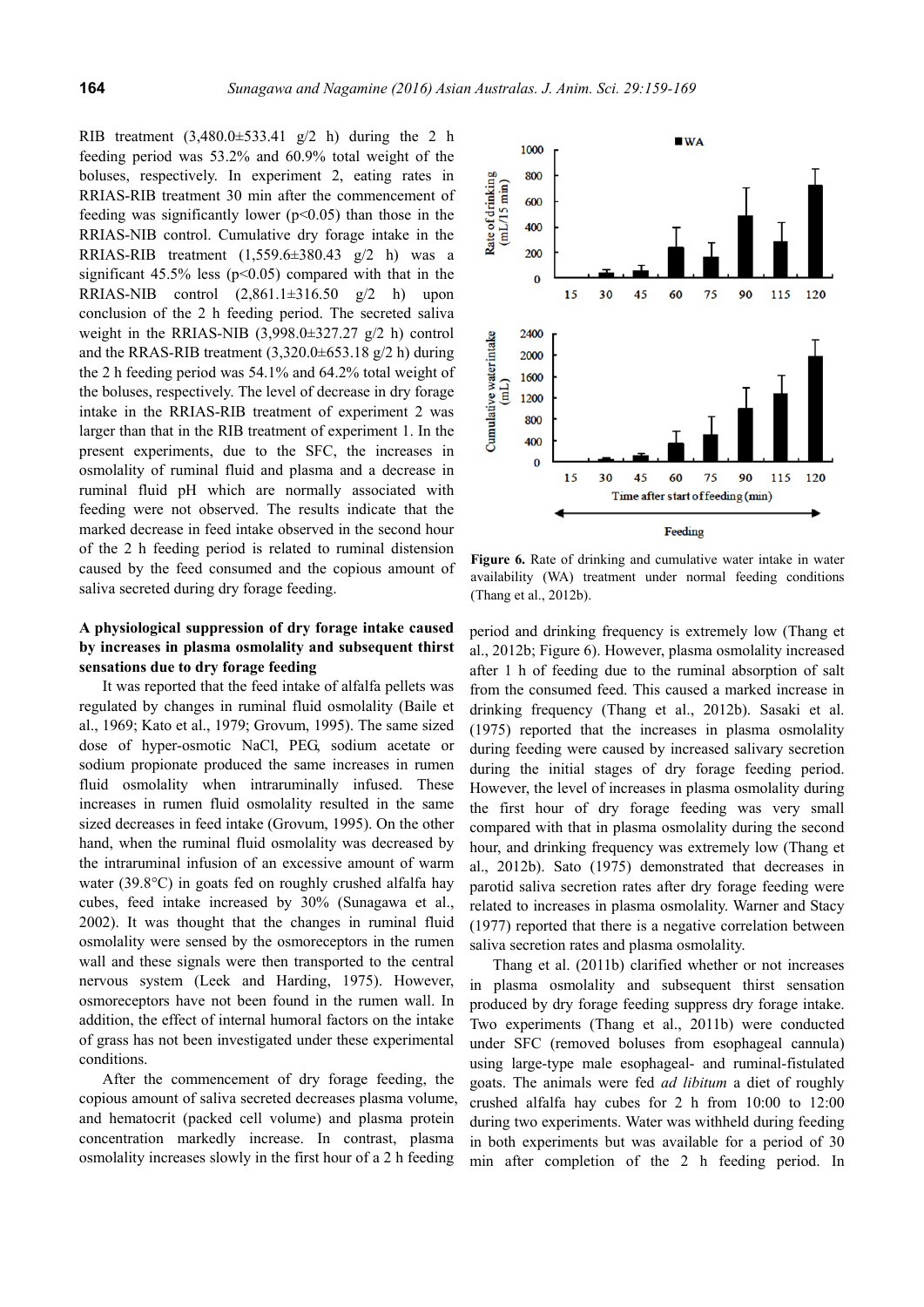experiment 1, an intraruminal infusion of artificial parotid saliva (RIAPS) in control replenished saliva lost via the esophageal fistula and an intraruminal infusion of hypertonic solution (RIHS) in the treatment was carried out in order to reproduce the effects of changing salt content due to feed entering the rumen. In experiment 2, the RIHS control was conducted in the same manner as the RIHS treatment of experiment 1. The treatment group consisted of RIHS-with an intravenous infusion of artificial mixed saliva (VIAMS) treatment that was carried out for 3 h to prevent increases in plasma osmolality during feeding. The results of the RIHS treatment in experiment 1 showed that ruminal fluid osmolality increased and then an increase in plasma osmolality was observed. This resulted in the production of thirst sensation and the reduction of cumulative dry forage intake to  $43.3\%$  ( $p<0.05$ ) of the RIAPS control. The results of the RIHS-VIAMS treatment in experiment 2 indicated that ruminal fluid osmolality was the same as the RIHS control but plasma osmolality significantly decreased, and thirst level was markedly reduced (Figures 7 and 8). This caused a significantly increase of  $31.4\%$  (p<0.05) in cumulative dry forage intake in the RIHS-VIAMS treatment  $(2,591.4\pm312.18 \text{ g}/2 \text{ h})$  compared to the RIHS control  $(1,972.6\pm359.72 \text{ g}/2 \text{ h})$ . These results indicate that increases



in ruminal fluid osmolality during dry forage feeding indirectly suppresses dry forage intake by causing an increase in plasma osmolality and subsequently inducing thirst sensations. The results of the present study suggest that marked decreases in dry forage intake after 40 min of feeding are caused by increases in plasma osmolality and subsequent thirst sensations produced by dry forage feeding.

## **The main physiological suppressing factors of dry forage intake in large-type goats**

The objective of this study (Thang et al., 2012a) was to determine whether or not the marked decreases in dry forage intake after 40 min of feeding are mainly caused by the two factors, that is, ruminal distension and increased plasma osmolality induced thirst produced by dry forage feeding.

Six large-type male esophageal- and ruminal-fistulated goats were used in two experiments. The animals were fed



Figure 7. The effect of intraruminal infusion of hypertonic solution and intravenous infusion of artificial mixed saliva (RIHS-VIAMS) on ruminal fluid osmolality and pH. Values are means± standard error of 8 large-type goats. <sup>a,b</sup> Means with different superscript are significantly different  $(p<0.05)$  from intraruminal infusion of hypertonic solution (RIHS) (Thang et al., 2011b).

**Figure 8.** The effect of intraruminal infusion of hypertonic solution and intravenous infusion of artificial mixed saliva (RIHS-VIAMS) on hematocrit, plasma total protein concentration and plasma osmolality. Values are means±standard error of 8 largetype goats. <sup>a,b</sup> Means with different superscript are significantly different  $(p<0.01)$  from intraruminal infusion of hypertonic solution (RIHS) (Thang et al., 2011b).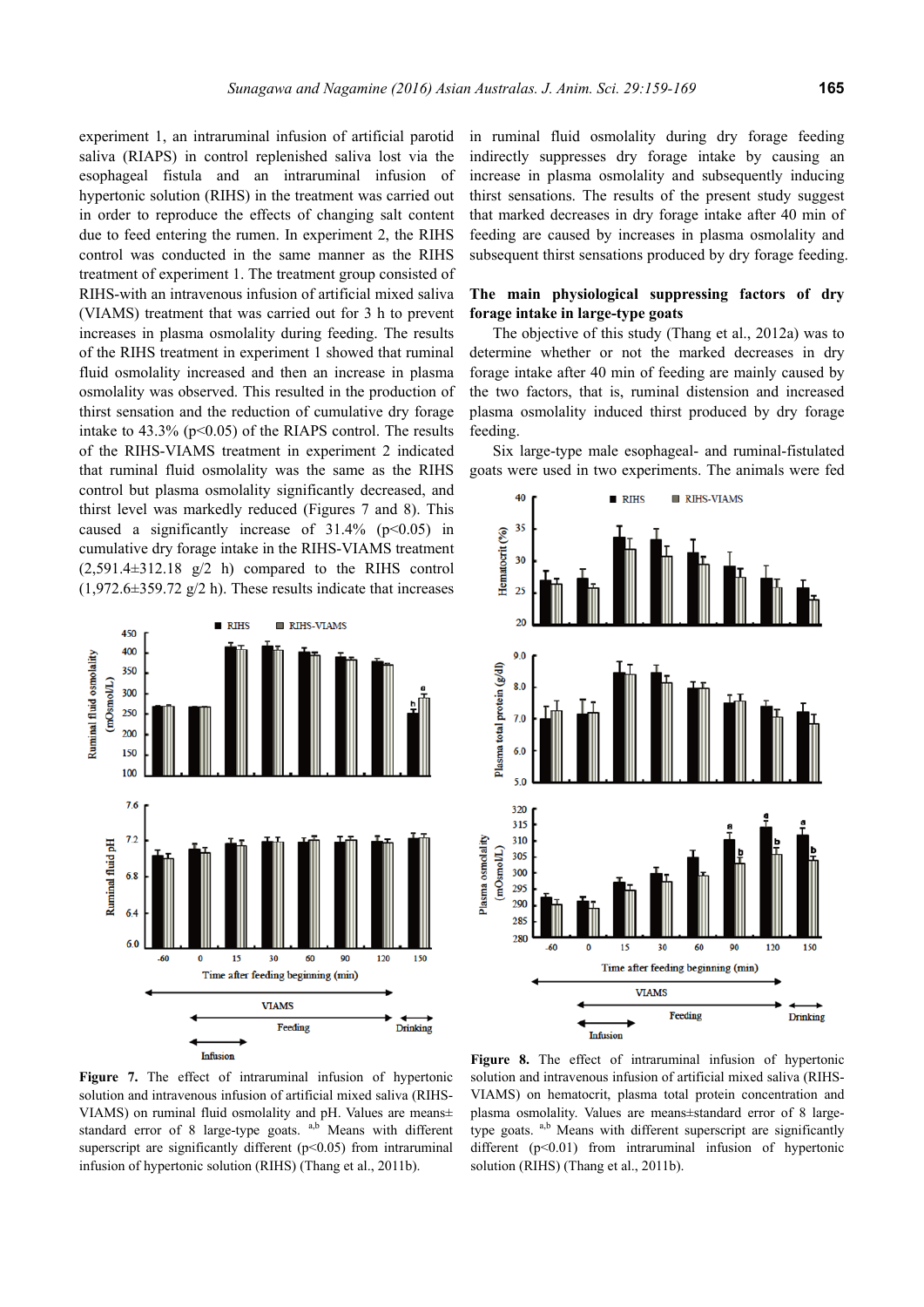*ad libitum* a diet of roughly crashed alfalfa hay cubes for 2 h from 10:00 to 12:00 am during two experiments. Water was withheld during feeding in both experiments but was available for a period of 30 min after completion of the 2 h feeding period. In experiment 1, saliva lost via the esophageal fistula was replenished by RIAPS in a control under SFC, and the treatment was NFC (feed boluses entered into the rumen). In experiment 2, a RIAPS and noninsertion of a balloon (RIAPS-NIB) control was conducted in the same manner as the SFC control of experiment 1. The intraruminal infusion of hypertonic solution and insertion of a balloon (RIHS-IB) treatment was carried out simultaneously to reproduce the effects of changing salt content and ruminal distension due to feed boluses entered the rumen. The results of experiments 1 showed that due to the effects of multiple dry forage suppressing factors when feed boluses entered the rumen, eating rates in the NFC treatment decreased  $(p<0.05)$  after 40 min of feeding and cumulative dry forage intake for the 2 h feeding period  $(1,871.5\pm109.27)$  g/2 h) reduced to 43.8% of the SFC control  $(3,332.7 \pm 270.32 \text{ g}/2 \text{ h})$  (p<0.01). The results of experiment 2 indicated that due to the two suppressing factors of ruminal distension and increased plasma osmolality induced thirst, eating rates in the RIHS-IB treatment were, as observed under NFC, reduced  $(p<0.05)$ and cumulative dry forage intake for the 2 h feeding period  $(2,200.2\pm 235.15 \text{ g}/2 \text{ h})$  decreased to 34.0% of the RIAPS-NIB control  $(3,332.7 \pm 270.32 \text{ g}/2 \text{ h})$  (p<0.01). The combined effects of ruminal distension and increased plasma osmolality accounted for  $77.6\%$  (= 34.0%/43.8%) of the suppression of dry forage intake 40 min after the start of dry forage feeding. The results indicate that ruminal distension and increased plasma osmolality induced thirst are the main factors in suppression of dry forage intake in large-type goats.

When goats feed on dry forage, they use saliva to form boluses in their mouths prior to swallowing. Because of this, copious amounts of saliva are used during dry forage feeding. During early stages of dry forage feeding, a large amount of saliva is necessary. Saliva secretion levels, however, decrease markedly by the 40th minute of feeding. Intravenous infusion of artificial saliva was initiated 2 h before feeding and was continued for a total of 3 h concluding 1 h after the commencement of feeding. This helped alleviate the dramatic decrease in salivary secretion during the initial stages of dry forage feeding. Additionally, the marked decrease in dry forage intake was also reduced. These results indicate that the decrease in feed intake during the initial stages of dry forage feeding is caused by hypovolemia and the loss of NaHCO<sub>3</sub>.

After 40 min of the 2 h dry forage feeding period, the salt from the feed is absorbed into the rumen and plasma osmolality increases. Increases in plasma osmolality suppress saliva secretion. After 40 minutes of feeding, the salivary secretion volume is low and the boluses collected via the esophageal fistula were dry and easily crumbled. Increases in plasma osmolality also increased thirst. In conjunction with this, the rumen distends due to the salivary secretion volume that occurs with feed consumption.

Large amounts of saliva are essential during dry forage feeding. However, excessive salivary secretion following dry forage feeding during the first hour tends to suppress dry forage intake due to hypovolemia and the loss of  $NaHCO<sub>3</sub>$  During the second hour of feeding, increases in ruminal distension and plasma osmolality suppress dry forage intake.

## **Thirst is not stimulated by hypovolemia produced during and after dry forage feeding**

Thirst sensation is created in the brain using neural and chemical signals from the peripheral stimulations (Oldfield, et al., 1994; Mckinley et al., 2004). Until now, it has been accepted that thirst is caused by any one of two factors, that is, the decreased circulating plasma volume (Stricker, 1966; Stricker et al., 1992; Fitzsimons, 1998) and the increased plasma osmolality (McKinley et al., 2004). It has not been clarified in large animals whether or not this is the case.

In the experiment (Thang et al., 2012b), dry forage and water were given to goats *ad libitum*. At that time, animals consumed large amounts of dry forage during the first hour for the 2 h feeding period, but ate small amounts of feed during the second hour (Figure 4). As opposed to feeding, animals drank small amounts of water during first hour, but large amounts of water during second hour (Figure 6). In early stages of dry forage feeding, in order to eat large amounts of dry forage, a large amount of saliva is secreted. This resulted in disturbance of body fluid homeostasis. The circulating plasma volume, urine volume and blood pH decrease, and ADH level increases (Blair-West and Brook, 1969; Sasaki et al., 1974). The marked increases in hematocrit and total plasma protein concentration in early stages of dry forage feeding indicate decrease in circulating plasma volume. Although circulating plasma volume decreases in the early stages of dry forage feeding, animals are not thirsty (Figure 6).

The objective of this study (Thang et al., 2012b) was to clarify which factor produced when feed boluses enter the rumen is mainly responsible for the marked increase in water intake in the second hour of the 2 h feeding period in large-type goats fed on dry forage for 2 h twice daily. Six large-type male esophageal- and ruminal fistulated goats were used in two experiments. In experiment 1, the water deprivation control and the water availability (WA) treatment were conducted to compare changes in water intake during and after dry forage feeding. In experiment 2, a normal feeding (NFC) control and a feed bolus removal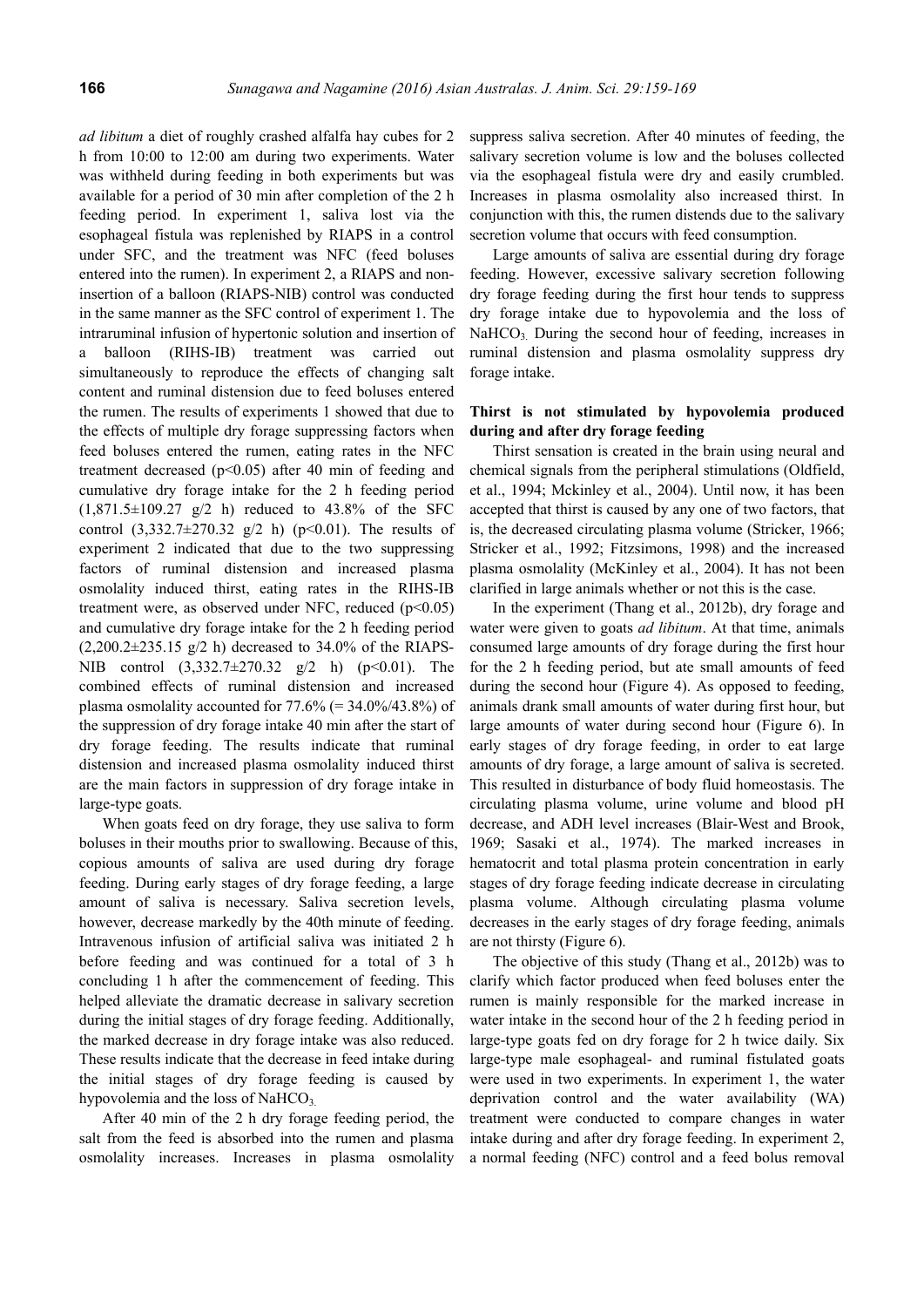| Time before<br>and after<br>start of<br>feeding<br>(min) | Hematocrit (%) |                |           | Plasma total protein<br>(g/dL) |                  |      | Plasma glucose<br>(mg/dL) |            |           | Plasma Na<br>(mmol/L) |                    |           | Plasma K<br>(mmol/L) |            |      | Plasma Cl<br>(mmol/L) |                 |           |
|----------------------------------------------------------|----------------|----------------|-----------|--------------------------------|------------------|------|---------------------------|------------|-----------|-----------------------|--------------------|-----------|----------------------|------------|------|-----------------------|-----------------|-----------|
|                                                          | <b>NFC</b>     | <b>FBR</b>     | <b>SE</b> | <b>NFC</b>                     | <b>FBR</b>       | SE   | <b>NFC</b>                | <b>FBR</b> | <b>SE</b> | <b>NFC</b>            | <b>FBR</b>         | <b>SE</b> | <b>NFC</b>           | <b>FBR</b> | SE.  | <b>NFC</b>            | <b>FBR</b>      | <b>SE</b> |
| $-60$                                                    | 25.3           | 25.9           | 22        | 6.8                            | 7.1              | 0.30 | 71.5                      | 66.0       | 3.22      | $138.7^{b}$           | $140.8^{\circ}$    | 1.07      | 4.6                  | 4.6        | 0.23 | 100.0                 | 101.0           | 1 21      |
| $\mathbf{0}$                                             | 25.2           | 26.1           | 1.29      | 6.8                            | 7.1              | 0.31 | $69.3^{\circ}$            | $66.2^{b}$ | 2.10      | $137.8^{b}$           | $140.5^{\circ}$    | 0.90      | 4.6                  | 4.7        | 0.17 | $99.5^{b}$            | $100.3^{\circ}$ | 0.75      |
| 15                                                       | 31.1           | 33.8           | .76       | 7.8 <sup>b</sup>               | 8.4 <sup>a</sup> | 0.42 | 70.5                      | 67.5       | 3.28      | 139.2                 | 141.3              | 1.10      | 4.7                  | 4.8        | 0.15 | 104.2                 | 104.8           | 0.96      |
| 30                                                       | 30.6           | 34.3           | 1.98      | 7.6 <sup>b</sup>               | 8.6 <sup>a</sup> | 0.41 | 68.3                      | 66.3       | 2.74      | $139.3^{b}$           | 140.8 <sup>a</sup> | 1.69      | 4.6                  | 4.7        | 0.19 | 105.7                 | 105.0           | 1.74      |
| 60                                                       | $290^{\circ}$  | $34.0^{\circ}$ | .68       | $7.4^b$                        | 8.6 <sup>a</sup> | 0.35 | 68.8                      | 65.5       | 2.58      | 142.8                 | 141.8              | 1.18      | 4.8                  | 4.7        | 0.20 | 105.8                 | 105.7           | 1.07      |
| 90                                                       | $28.6^{\circ}$ | $34.3^{\circ}$ | 72        | $7.2^b$                        | 8.6 <sup>a</sup> | 0.35 | 70.5                      | 68.2       | 3.85      | $143.7^{\circ}$       | $140.8^{b}$        | 1.73      | 4.9                  | 4.8        | 0.19 | 106.7                 | 105.7           | 1.66      |
| 120                                                      | $28.8^{b}$     | $34.5^{\circ}$ | 2.10      | $7.3^{b}$                      | 8.7 <sup>a</sup> | 0.33 | $72.8^{\rm a}$            | $65.7^b$   | 3.98      | $146.8^{\rm a}$       | $142.2^b$          | 1.67      | 4.6                  | 4.8        | 0.20 | 108.7 <sup>a</sup>    | $105.3^{b}$     | 1 22.     |
| 150                                                      | 27.0           | 29.6           | .76       | 7.0 <sup>b</sup>               | 7.9 <sup>a</sup> | 0.40 | 71.7                      | 68.3       | 3.63      | $144.8^{\circ}$       | 140.7 <sup>b</sup> | 1.29      | 4.5                  | 4.7        | 0.20 | $105.8^{\circ}$       | $102.0^{\circ}$ | 1.08      |

Table 1. The effect of feed bolus removal during dry forage feeding on hematocrit, plasma concentrations of total protein, glucose, Na, K, and Cl (Thang et al., 2012b)

NFC, normal feeding conditions; FBR, feed bolus removal; SE, pooled standard error.

Values are means of 6 large-type goats.

<sup>a, b</sup> Means in the same row bearing different superscripts differ ( $p$  < 0.05).

(FBR) treatment were carried out to investigate whether decrease in circulating plasma volume or increase in plasma osmolality is mainly responsible for the marked increase in water intake in the second hour of the 2 h feeding period. The results of experiment 1 showed that in the WA treatment, small amounts of water were consumed during the first hour of feeding while the majority of water intake



**Figure 9.** The effect of feed bolus removal (FBR) during dry forage feeding on osmolality of plasma and ruminal fluid. Values are means±standard error of 6 large-type goats. <sup>a,b</sup> Means with different superscript are significantly different (p<0.05) from normal feeding conditions (NFC) (Thang et al., 2012b).

was observed during the second hour of the 2 h feeding period. Therefore, the amounts of water consumed in the second hour of the 2 h feeding period accounted for 82.8% of the total water intake (Figure 6). The results of experiment 2 indicated that in comparison with the NFC control, decrease in plasma volume in the FBR treatment, which was indicated by increase in hematocrit and plasma total protein concentration, was higher  $(p<0.05)$  in the second hour of the 2 h feeding period (Table 1). However, plasma osmolality in the FBR treatment was lower ( $p<0.05$ ) than compared to the NFC control from 30 min after the start of feeding (Figure 9). Therefore, thirst level in the FBR treatment was  $82.7\%$  less ( $p<0.01$ ) compared with that in the NFC control upon conclusion of the 30 min drinking period (Figure 10). The results of the study indicate that the increased plasma osmolality in the second hour of the 2 h feeding period is the main physiological stimulating factor of water intake during and after dry forage feeding in largetype goats.

Ciura and Bourque (2006) reported that neural cells



**Figure 10.** The effect of feed bolus removal (FBR) during dry forage feeding on thirst level. Values are means±standard error of 6 large-type goats.  $a,b$  Means with different superscript are significantly different (p<0.01) from normal feeding conditions (NFC) (Thang et al., 2012b).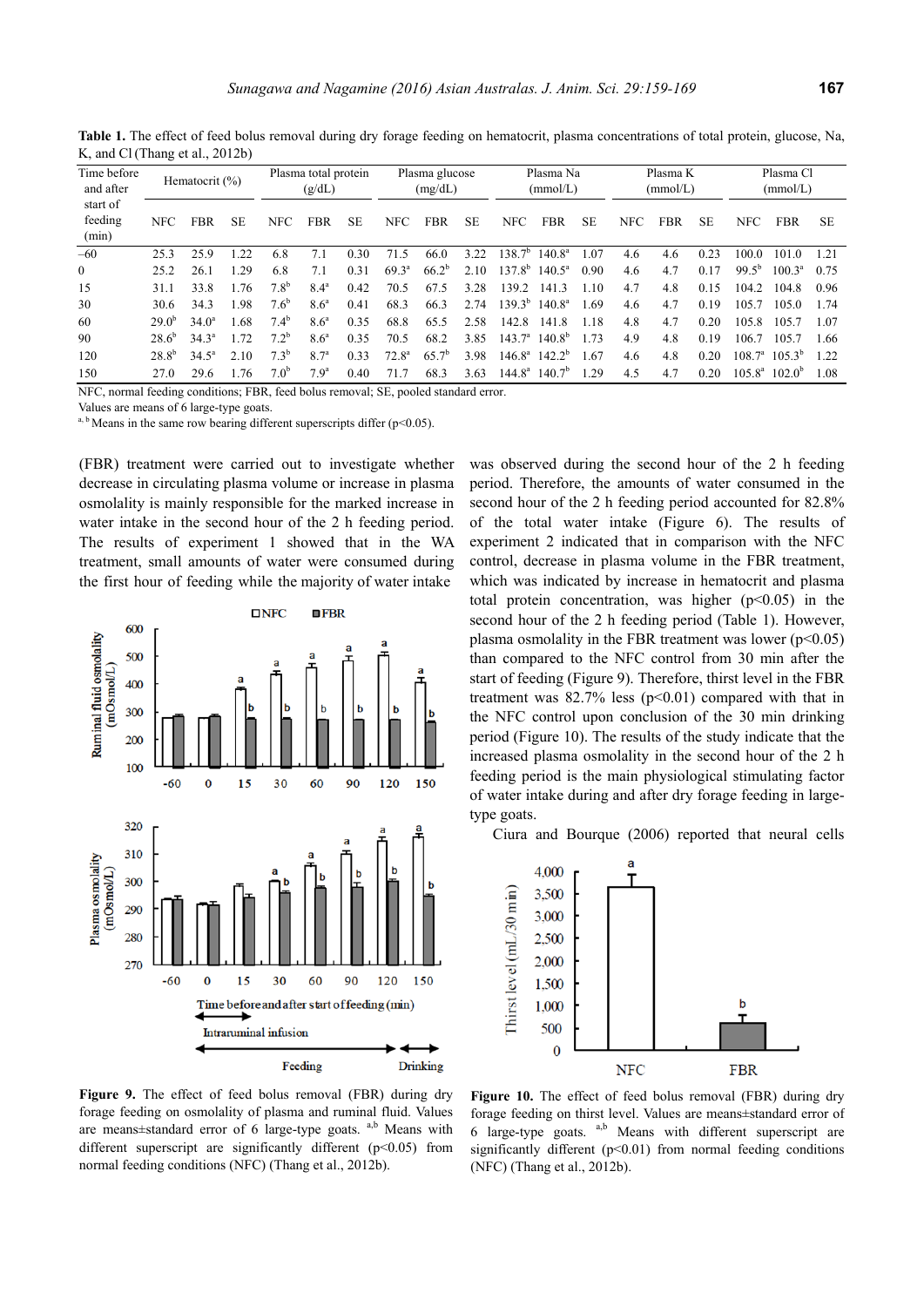sensitive to increases in osmolality of extracellular fluid exist in the organum vasculosum lamina terminalis (OVLT) in the anteroventral wall of the third ventricule in mice. Oldfield et al. (1994) reported that the populations of neurons in the OVLT, the subfornical organ, and median preoptic nucleus (MnPO) in the lamina terminalis are activated by intravenous infusion of either hypertonic saline or ANG II. Sunagawa et al. (2001) reported that in sheep fed on dry alfalfa chaff once a day, an intracerebroventricular infusion of ANG II induced thirst sensations and reduced dry forage intake. Mathai et al. (1977) reported that in sheep fed oaten-lucerne chaff, intracerebroventricular infusion of the  $AT<sub>1</sub>$  type ANG II receptor blocker losartan reduced postprandial drinking. These reports support the present results that increased water intake in the second hour of the 2 h feeding period in large-type goats fed on dry forage for 2 h twice daily is the result of increases in plasma osmolality, caused by the ruminal absorption of salts from the consumed feed, that in turn bypassed the blood-brain barrier and activated the osmosenstive neurons in the circumventricular organs.

During the second hour of dry forage feeding period, thirst sensations occur and frequent drinking behavior is observed. The cause of this is not hypovolemia brought about by excessive salivation, but rather increases in plasma osmolality that is caused when the salt from consumed feed is absorbed by the rumen. This suggests the water intake following dry forage feeding is determined by the level of salt content in the feed.

#### **CONCLUSIONS**

The results indicate that ruminal distension and increased plasma osmolality induced thirst are the main factors in suppression of dry forage intake in large-type goats. In addition, thirst is not stimulated by a decrease in circulating plasma volume (hypovolemia) but rather by an increase in plasma osmolality caused by dry forage feeding. Thirst level is determined by salt content in food. The review advances knowledge on controlling mechanisms of dry forage intake in domestic ruminants. Such information is an essential requirement in the development of methods to improve management, welfare and performance.

## **CONFLICT OF INTEREST**

We certify that there is no conflict of interest with any financial organization regarding the material discussed in the manuscript.

#### **ACKNOWLEDGMENTS**

We thank Mr. Glenn McIlvride for his English proof-

reading on this manuscript. The computation was mainly carried out using the computer facilities in the Research Institute for Information Technology, Kyushu University.

#### **REFERENCES**

- Annison, E. F. and D. G. Armstrong. 1970. Volatile fatty acid metabolism and energy supply. In: Physiology of Digestion and Metabolism in Ruminants. Proceeding of the 3rd International Symposium (Ed. A. T. Phillipson). Oriel Press, Newcastle upon Tyne, UK. pp. 422-437.
- Anil, M. H., J. N. Mbanya, H. W. Symonds, and J. M. Forbes. 1993. Responses in the voluntary intake of hay or silage by lactating cows to intraruminal infusions of sodium acetate or sodium propionate, the tonicity of rumen fluid or rumen distension. Br. J. Nutr. 69:699-712.
- Argenzio, R. 1984. Secretory function of the gastrointestinal tract. In: Dukes' Physiology of Domestic Animals (Ed. M. J. Swenson). Cornell University Press, New York, USA. 292 p.
- Bail, C. A. and J. M. Forbes. 1974. Control of feed intake and regulation of energy balance in ruminants. Physiol. Rev. 54:160-214.
- Baile, C. A., J. Mayer, and C. L. McLaughlin. 1969. Feeding behavior of goats: Ruminal distension, ingesta dilution, and acetate concentration. Am. J. Physiol. 217:397-402.
- Blair-West, J. R. and A. H. Brook. 1969. Circulatory changes and renin secretion in sheep in response to feeding. J. Physiol.  $204 \cdot 15 - 30$
- Campling, R. C. and C. C. Balch. 1961. Factors affecting the voluntary feed intake of the cow. 1. Preliminary observations on the effect, on the voluntary intake of hay, of changes in the amount of the reticulo-ruminal contents. Br. J. Nutr. 15:523- 530.
- Ciura, S. and C. W. Bourque. 2006. Transient receptor potential vanilloid 1 is required for intrinsic osmoreception in organum vasculosum lamina terminalis neurons and for normal thirst responses to systemic hyperosmolality. J. Neurosci. 26:9069- 9075.
- Denton, D. A. 1982. The sheep (a ruminant) as a felicitous creature for research in experimental endocrinology and blood fluid regulation: Control of aldosterone secretion. In: The Hunger for Salt (Ed. D. A. Denton). Springer-Verlag. New York, NY, USA. pp. 145-167.
- Fitzsimons, J. T. 1979. The physiology of thirst and sodium appetite. Cambridge University Press, Cambridge, UK. 59 p.
- Fitzsimons, J. T. 1998. Angiotensin, thirst, and sodium appetite. Physiol. Rev. 78:583-686.
- Forbes, J. M. 1995. Ruminant gastrointestinal tract. In: Voluntary food intake and diet selection in farm animals (Ed. J. M. Forbes). CAB International, Wallingford, UK. pp. 58-80.
- Grovum, W. L. 1995. Mechanisms explaining the effects of short chain fatty acids on feed intake in ruminants-osmotic pressure, insulin and glucose. In: Ruminant physiology: Digestion, Metablism, Growth and Reproduction. Proceedings of the Eight International Symposium on Ruminant Physiology (Eds. W. V. Engelhardt, S. Leonhard-Marek, G. Breves, and D. Giesecke). Ferdinant Enke Verlag, Stuttgart, Germany. pp. 173-197.